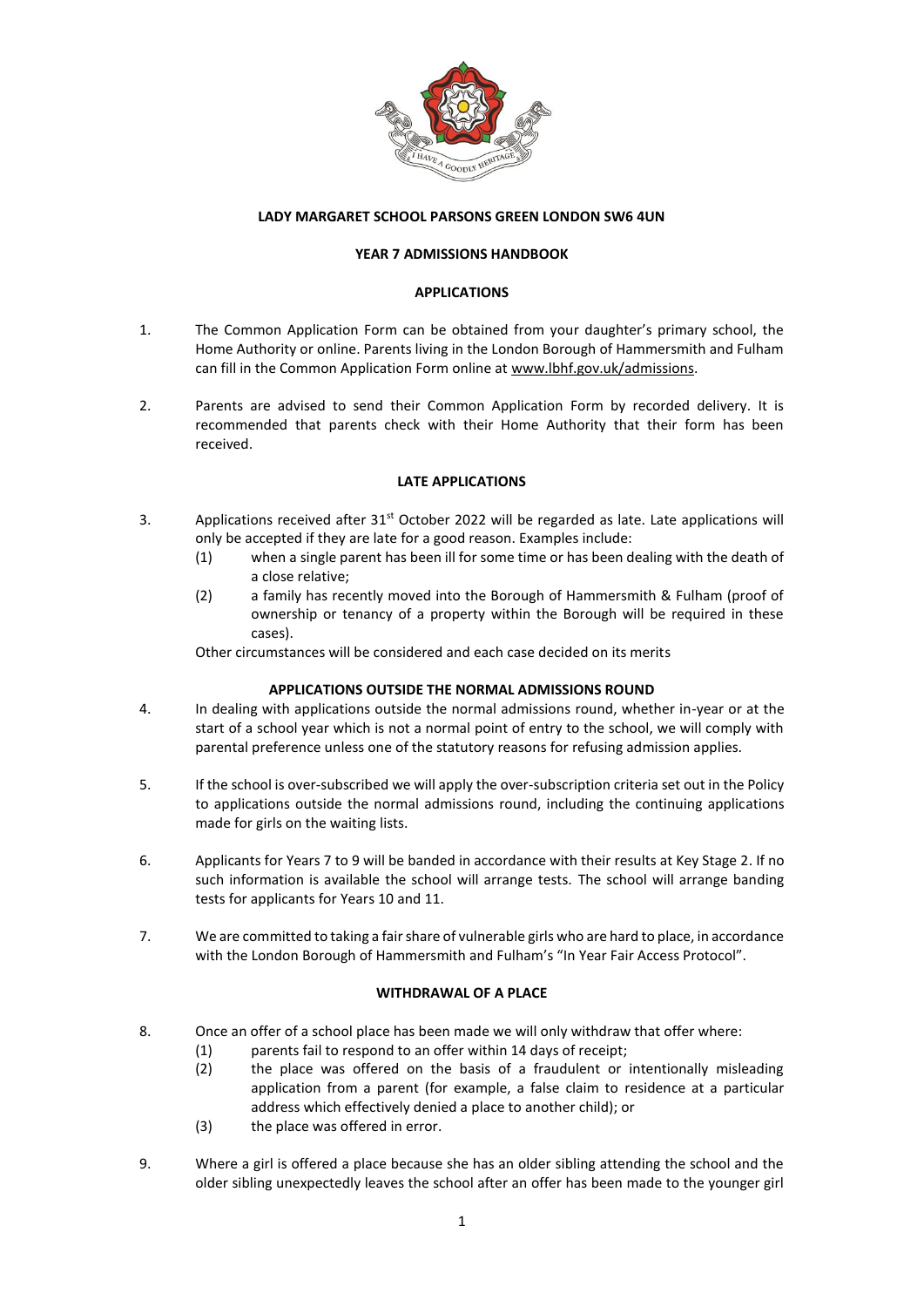we will not withdraw the offer on those grounds.

- 10. If parents have not responded to the offer of a place within 14 days, we will remind them of the need to respond within a further seven days and point out that the place will be withdrawn if they do not.
- 11. If a place was offered on the basis of a fraudulent or intentionally misleading application (including failing to inform us of a change of material circumstances such as a change of address), we will withdraw the place if the girl has not started at the school.
- 12. If she has started at the school we will take into account the length of time that the girl has been at the school when deciding whether to withdraw the place. If we are satisfied that a place should be withdrawn we will give notice in writing with our reasons to the parents.
- 13. After the place has been withdrawn we will consider the application for a place afresh. When considering the application afresh we will not have regard to a move of the home address to an address nearer the school since the making of the original application.
- 14. If we decide to refuse a place after considering the matter afresh we will give our reasons in writing and inform the parents of their right to appeal and the parents may appeal within 28 days to the independent appeal panel established by the school to consider appeals against refusals of places.
- 15. If a place obtained for a girl by a fraudulent or intentionally misleading application (including failing to inform us of a change of material circumstances such as a change of address) is not withdrawn, her siblings will not have the priority given to siblings by the Policy.
- 16. The precise procedures will depend on the circumstances. In all cases we will comply with the rules of natural justice.

## **THE WAITING LIST**

- 17. Parents who did not gain a place in Year 7 for their daughter may apply to have her name placed on the waiting list.
- 18. Parents who have applied to have their daughter's name placed on the waiting list must inform the school in writing of any change in the child's home address. They must also submit **two** of the following so that the new address can be verified:
	- (1) a Council Tax bill or statement; and/or
	- (2) a recent utility bill or statement (but not a mobile phone bill); and/or
	- (3) their Child Benefit statement.
- 19. If the new address is rented accommodation and the rent includes Council Tax, parents must submit **two** of the following so that the new address can be verified:
	- (1) a utility bill or statement (but not a mobile phone bill); and/or
	- (2) another and separate utility bill or statement from a different supplier (but not a mobile phone bill); and/or
	- (3) their Child Benefit statement.
- 20. In the event of failure to do either of these things and if the school remains over-subscribed we will refuse the continuing application.
- 21. The 2023 waiting list will be opened on  $1<sup>st</sup>$  September 2023.
- 22. Applicants on the waiting lists for 2023 and earlier years will be ranked in accordance with the over-subscription criteria set out in the Policy.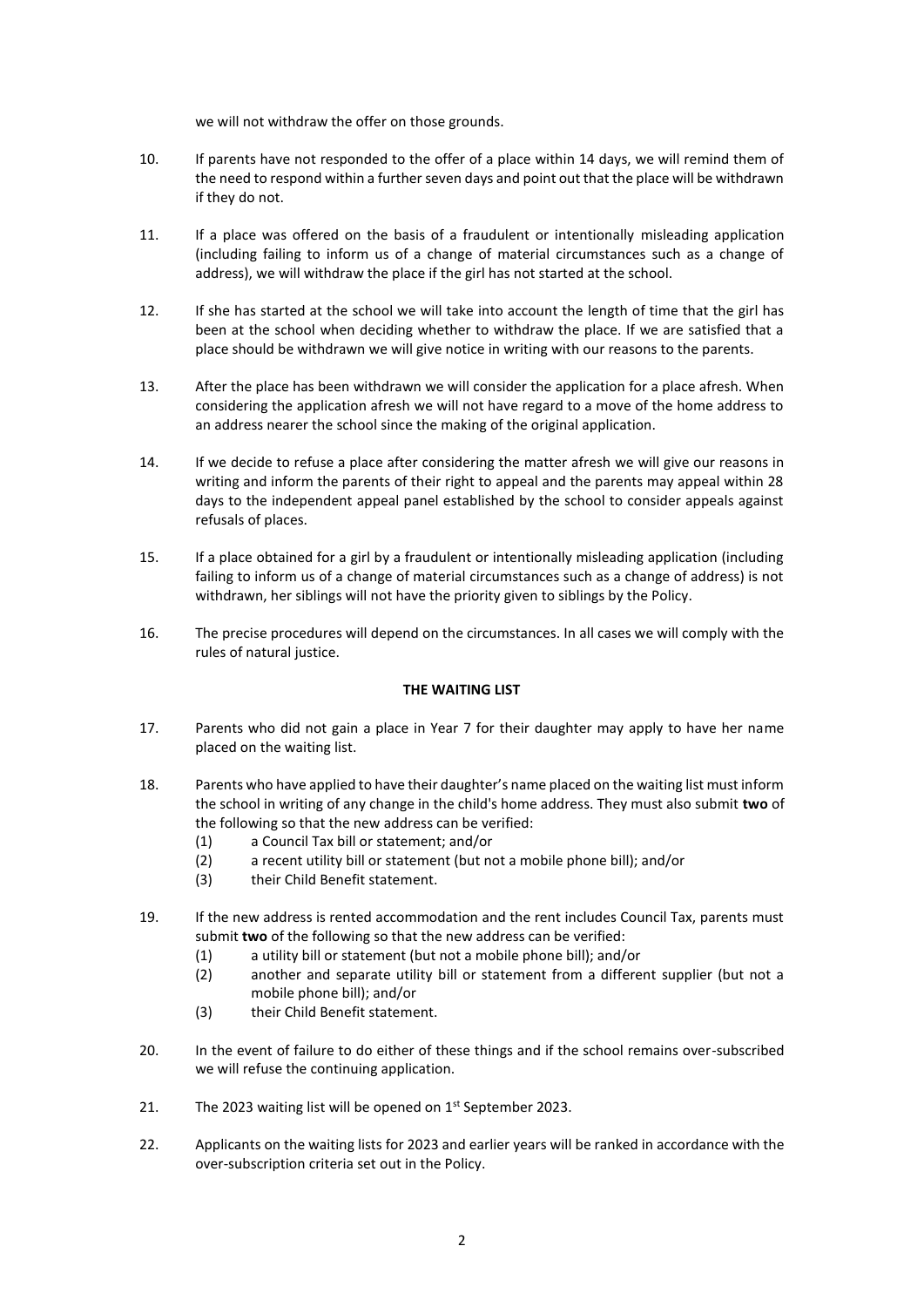- 23. Looked after girls, previously looked after girls, and girls who are the subject of a direction by a local authority to admit or who are allocated to the school in accordance with the London Borough of Hammersmith and Fulham's "In Year Fair Access Protocol" will take precedence over those on the waiting list.
- 24. Places in the Sixth Form are not filled from the Year 7 waiting lists. Admission to the Sixth Form is governed solely by the Sixth Form Admissions Policy.

## **ADMISSION OF CHILDREN OUTSIDE THEIR NORMAL AGE GROUP**

- 25. The process for requesting admission of a child outside her normal age group is as follows. In addition to submitting the Common Application Form to their Home Authority and the Year 7 Additional Information Form or In-Year Application Form to the school, parents must also submit to the school the Outside Normal Age Group Application Form, providing the information requested and any relevant documents.
- 26. In deciding the application the governors will apply the principles and procedures set out in Paragraphs 2.18, 2.19 and 2.20 of the School Admissions Code published in September 2021 ("the Code").
- 27. Parents have a statutory right to appeal against the refusal of a place at a school for which they have applied. This right does not apply if they are offered a place at the school but it is not in their preferred age group.

## **CHILDREN OF UK SERVICE PERSONNEL, CROWN SERVANTS RETURNING FROM OVERSEAS AND CHILDREN FROM OVERSEAS**

28. The Governors will apply the provisions of Paragraphs 2.18 and 2.19 of the Code.

## **BANDING AND OTHER TECHNICAL DETAILS**

- 29. All applicants will be assessed by the school to see into which ability band they fall. Banding tests for Year 7 applicants will be held on a date to be confirmed. Applicants will be assessed in Mathematics and English.
- 30. We will make special arrangements for the banding tests of children of families (for example, service families) who live more than a reasonable travelling distance from the school.
- 31. The school will band applicants by reference to the cohort sitting the tests. Band 1 will be the upper 25%, band 2 the middle 50% and band 3 the lower 25%.
- 32. Applications will be further divided into six categories (foundation bands 1, 2 and 3 and open bands 1, 2 and 3) according to the nature of the application and the results of the banding tests.
- 33. Where a girl is unable to sit the school's banding tests because of illness we will actively seek objective assessment data from the girl's primary school in order to determine the correct banding. We will only do so if the parents have provided a medical certificate. If no medical certificate is provided and if the school remains over-subscribed the application will fail.
- 34. We will not adjust the score achieved by any girl in a test to take account of oversubscription criteria, such as having a sibling at the school. A sibling will not be allotted a place in a higher or lower ability band than that appropriate for her. If necessary priority between siblings who fall within one band where there are insufficient places for them all will be given to the girls whose homes are within the closest distance from the school, and by lot (lots to be drawn by someone independent of the school, nominated by the Local Authority) if and to the extent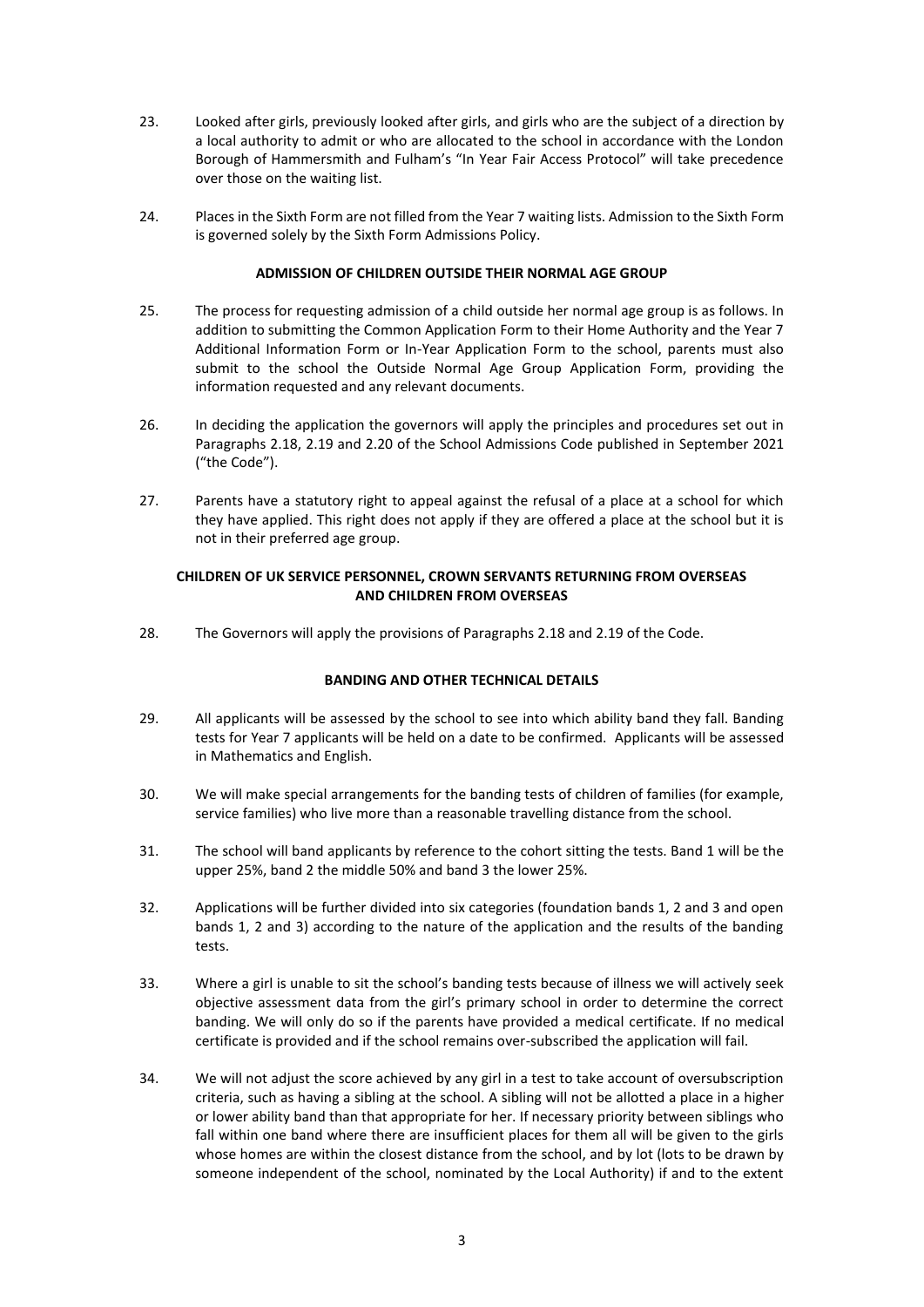that the girls' homes are at an equal distance from the school.

- 35. If there are insufficient applicants in a foundation band, so far as possible the vacant places will be filled as follows:
	- (1) band 1 places from foundation band 2;
	- (2) band 2 places from foundation bands 1 and 3 (alternating in that order);
	- (3) band 3 places from foundation band 2.
- 36. The same applies to the open bands, subject to the necessary changes.
- 37. A girl admitted because she has an Education, Health and Care Plan naming the school, will be allocated to her appropriate category before we apply the distance criterion set out above to each category unless we receive notice of the Education, Health and Care Plan after making their return to the Pan London Admissions Scheme.
- 38. A girl admitted because she is a looked after girl or previously looked after girl will be allocated to her appropriate category before we apply the distance criterion set out above.
- 39. A girl admitted because she is a sibling will be allocated to her appropriate category before we apply the distance criterion set out above.
- 40. In the event that applicants for open places in any particular ability band are admitted on special grounds and the number of such applicants exceeds the number of open places available in that band, the number in excess shall be allotted the necessary number of places in the corresponding foundation band before the other over-subscription criteria are applied. And vice versa.
- 41. In the event that there are insufficient applications for foundation places we will select applicants for open places to fill the vacant places. And vice versa.

# **INTERPRETATION**

42. The Interpretation Act 1978 applies to these admission arrangements but without prejudice to the express provisions of and definitions in these arrangements. Any reference to a statute or to regulations made under statute includes a reference to any statute or regulations reenacting the same, whether with or without amendment. In these arrangements the following expressions have or include the following meanings unless the context otherwise requires: "ability band" and "category" the ability bands or categories explained in these

|                  | arrangements, i.e. foundation bands 1, 2 and 3        |
|------------------|-------------------------------------------------------|
|                  | and open bands 1, 2 and 3                             |
| "adoption order" | an order under section 12 of the Adoption Act         |
|                  | 1976 or section 46 of the Adoption and Children       |
|                  | Act 2002                                              |
| "applicant"      | A girl is an applicant if she or her parents have     |
|                  | applied for her admission to the school               |
| "distance"       | means straight line distance and shall be             |
|                  | measured in accordance with Paragraph 12 of the       |
|                  | Policy                                                |
| "foster sister"  | Girls are foster sisters if one is fostered<br>(1)    |
|                  | on a long term basis by the parents of the other      |
|                  | (2) A girl is not fostered if she is in the care of a |
|                  | grandparent, brother, sister, uncle or aunt           |
|                  | (whether of the whole blood or half blood or          |
|                  | by marriage or adoption) or of a step-parent          |
|                  | (3) Where a girl is fostered under a private          |
|                  | fostering arrangement within the meaning of           |
|                  | Part IX of the Children Act 1989 she will not         |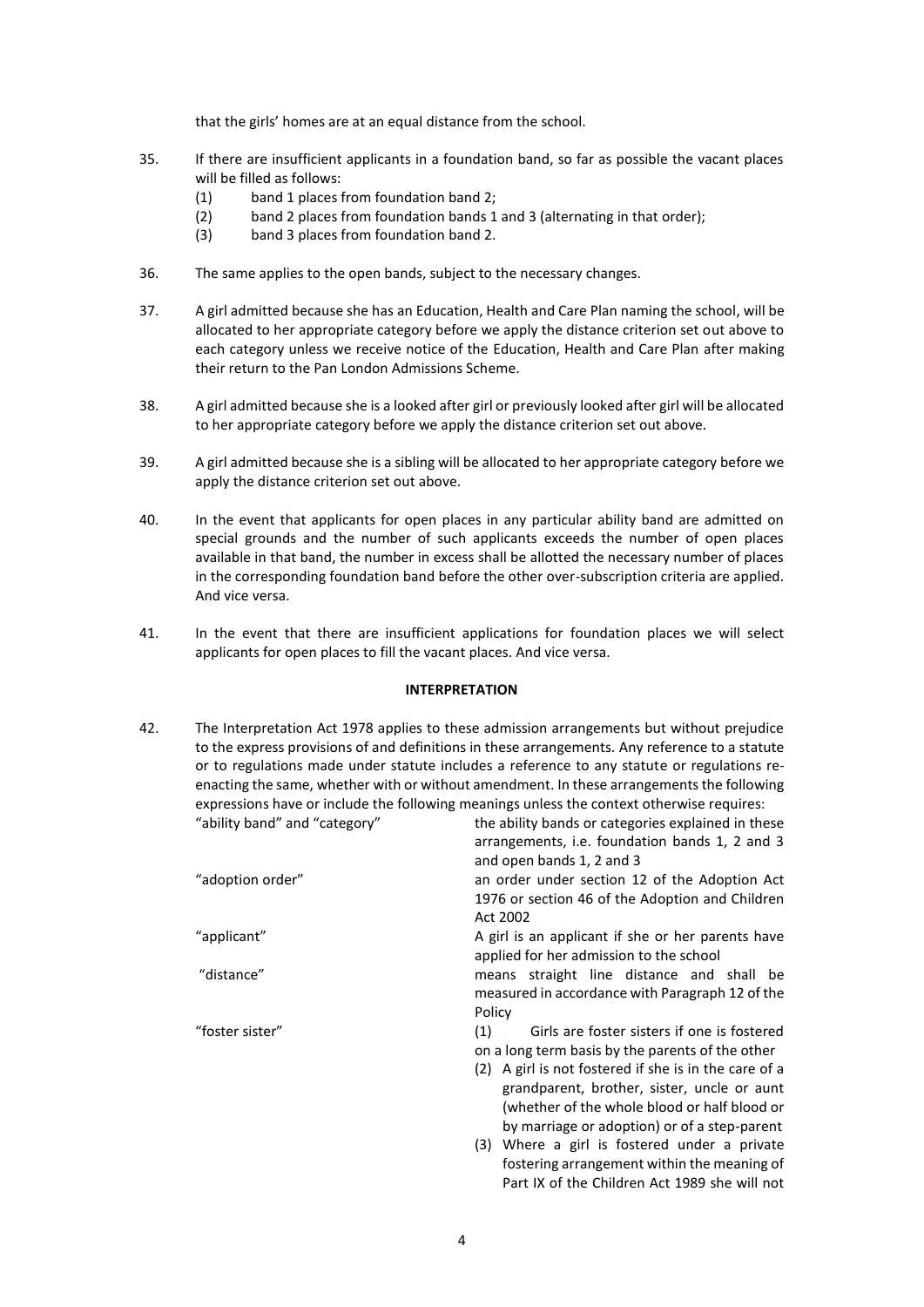be treated as a foster sister unless or until the arrangement has been duly notified to the relevant local authority pursuant to the regulations made under that Act (4) Where a girl in foster care is a looked after girl she will not have priority as a sibling but will have priority as a looked after girl "Foundation Places" the 67 places offered under the Policy to girls who have regularly attended Church of England services at least fortnightly for a minimum of three years up to the date of application. In the event that during the period specified for attendance at worship the church has been closed for public worship and has not provided alternative premises for that worship, the requirements of these [admissions] arrangements in relation to attendance will only apply to the period when the church or alternative premises have been available for public worship. "home address" has the meaning set out in Paragraph 12 of the Policy "Home Authority" the Local Authority in which the applicant parent is resident "internationally adopted previously looked after girls" girls who appear to have been in state care outside of England and ceased to be in state care as a result of being adopted "looked after girl" a girl who is in the care of a local authority, or being provided with accommodation by a local authority in the exercise of their social services functions (see the definition in section 22(1) of the Children Act 1989). "Open Places" the 53 places offered to girls who do not regularly attend Church of England services "over-subscribed" where there are more applications than places in one, some or all of the ability bands or categories "parent" any person who has parental responsibility for the girl "the Policy" the school's Year 7 Admissions Policy For The School Year Starting In September 2023 "previously looked after girls" girls who were previously looked after but immediately after being looked after became subject to an adoption, residence, or special guardianship order, including internationally adopted previously looked after girls "residence order" an order settling the arrangements to be made as to the person with whom the child is to live under section 8 of the Children Act 1989 "siblings" all blood, half, step, adoptive and foster sisters who live at the same home address where one of the sisters will be attending the school when the other is to be admitted. For the purposes of this definition

> (1) a step-sister is a biological or adoptive child of one spouse or civil partner who is not the biological or adoptive child of